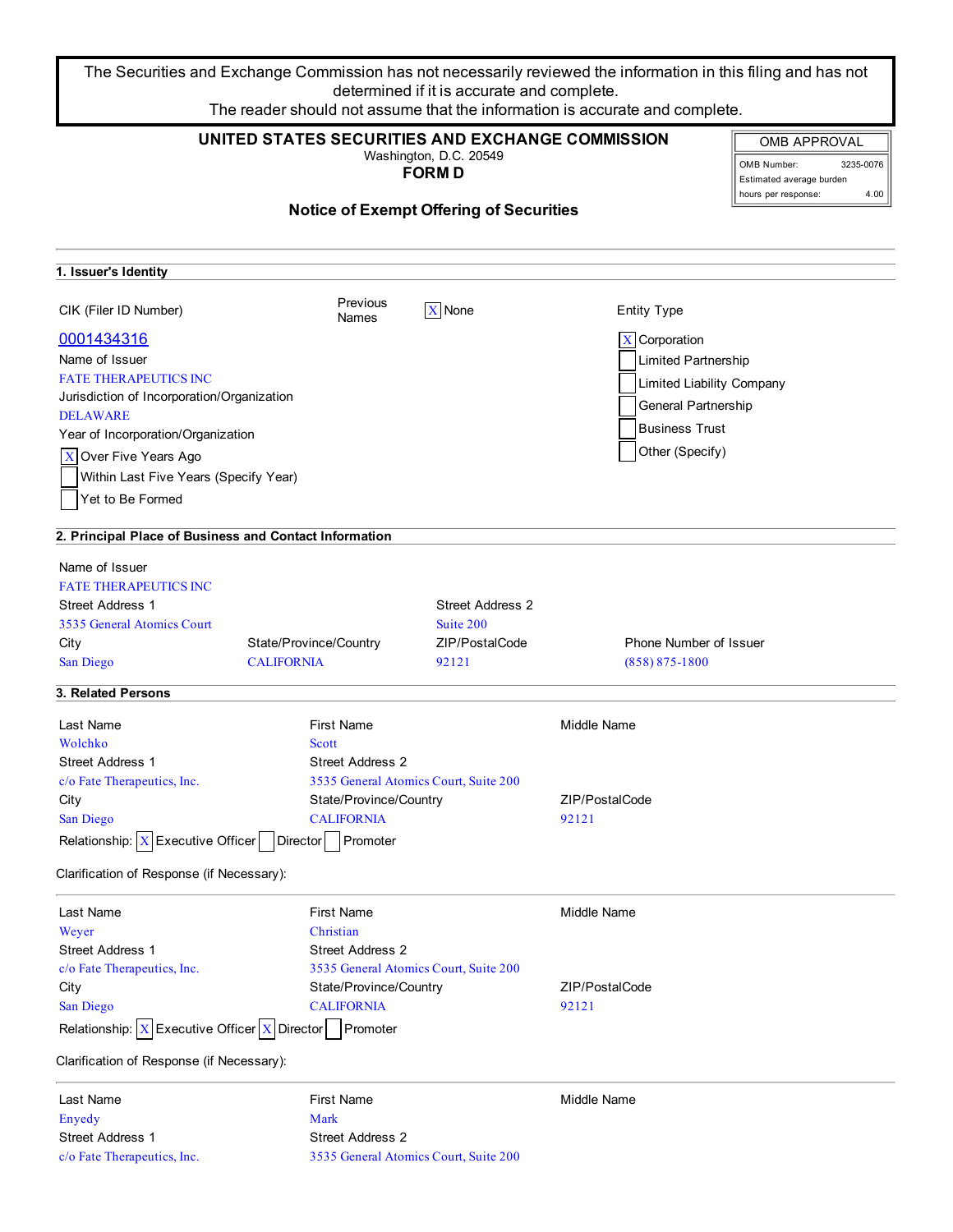| City<br>San Diego<br>Executive Officer X Director<br>Relationship: | State/Province/Country<br><b>CALIFORNIA</b><br>Promoter | ZIP/PostalCode<br>92121 |
|--------------------------------------------------------------------|---------------------------------------------------------|-------------------------|
| Clarification of Response (if Necessary):                          |                                                         |                         |
| Last Name                                                          | <b>First Name</b>                                       | Middle Name             |
| Mendlein                                                           | John                                                    |                         |
| <b>Street Address 1</b>                                            | <b>Street Address 2</b>                                 |                         |
| c/o Fate Therapeutics, Inc.                                        | 3535 General Atomics Court, Suite 200                   |                         |
| City                                                               | State/Province/Country                                  | ZIP/PostalCode          |
| San Diego                                                          | <b>CALIFORNIA</b>                                       | 92121                   |
| Executive Officer   X   Director<br>Relationship:                  | Promoter                                                |                         |
| Clarification of Response (if Necessary):                          |                                                         |                         |
| Last Name                                                          | <b>First Name</b>                                       | <b>Middle Name</b>      |
| <b>Nashat</b>                                                      | Amir                                                    |                         |
| Street Address 1                                                   | <b>Street Address 2</b>                                 |                         |
| c/o Fate Therapeutics, Inc.                                        | 3535 General Atomics Court, Suite 200                   |                         |
| City                                                               | State/Province/Country                                  | ZIP/PostalCode          |
| San Diego                                                          | <b>CALIFORNIA</b>                                       | 92121                   |
| Executive Officer $X$ Director<br>Relationship:                    | Promoter                                                |                         |
| Clarification of Response (if Necessary):                          |                                                         |                         |
| Last Name                                                          | <b>First Name</b>                                       | <b>Middle Name</b>      |
| <b>Nelsen</b>                                                      | Robert                                                  |                         |
| Street Address 1                                                   | <b>Street Address 2</b>                                 |                         |
| c/o Fate Therapeutics, Inc.                                        | 3535 General Atomics Court, Suite 200                   |                         |
| City                                                               | State/Province/Country                                  | ZIP/PostalCode          |
| San Diego                                                          | <b>CALIFORNIA</b>                                       | 92121                   |
| Executive Officer $X$ Director<br>Relationship:                    | Promoter                                                |                         |
|                                                                    |                                                         |                         |
| Clarification of Response (if Necessary):                          |                                                         |                         |
| Last Name                                                          | First Name                                              | Middle Name             |
| Rastetter                                                          | William                                                 |                         |
| <b>Street Address 1</b>                                            | <b>Street Address 2</b>                                 |                         |
| c/o Fate Therapeutics, Inc.                                        | 3535 General Atomics Court, Suite 200                   |                         |
| City                                                               | State/Province/Country                                  | ZIP/PostalCode          |
| San Diego                                                          | <b>CALIFORNIA</b>                                       | 92121                   |
| Executive Officer   X   Director<br>Relationship:                  | Promoter                                                |                         |
| Clarification of Response (if Necessary):                          |                                                         |                         |
| Last Name                                                          | <b>First Name</b>                                       | Middle Name             |
| Roberts                                                            | <b>Bryan</b>                                            |                         |
| <b>Street Address 1</b>                                            | <b>Street Address 2</b>                                 |                         |
| c/o Fate Therapeutics, Inc.                                        | 3535 General Atomics Court, Suite 200                   |                         |
| City                                                               | State/Province/Country                                  | ZIP/PostalCode          |
| San Diego                                                          | <b>CALIFORNIA</b>                                       | 92121                   |
| Executive Officer $X$ Director<br>Relationship:                    | Promoter                                                |                         |
| Clarification of Response (if Necessary):                          |                                                         |                         |
| Last Name                                                          | <b>First Name</b>                                       | Middle Name             |
| Weissman                                                           | Carl                                                    |                         |
| Street Address 1                                                   | Street Address 2                                        |                         |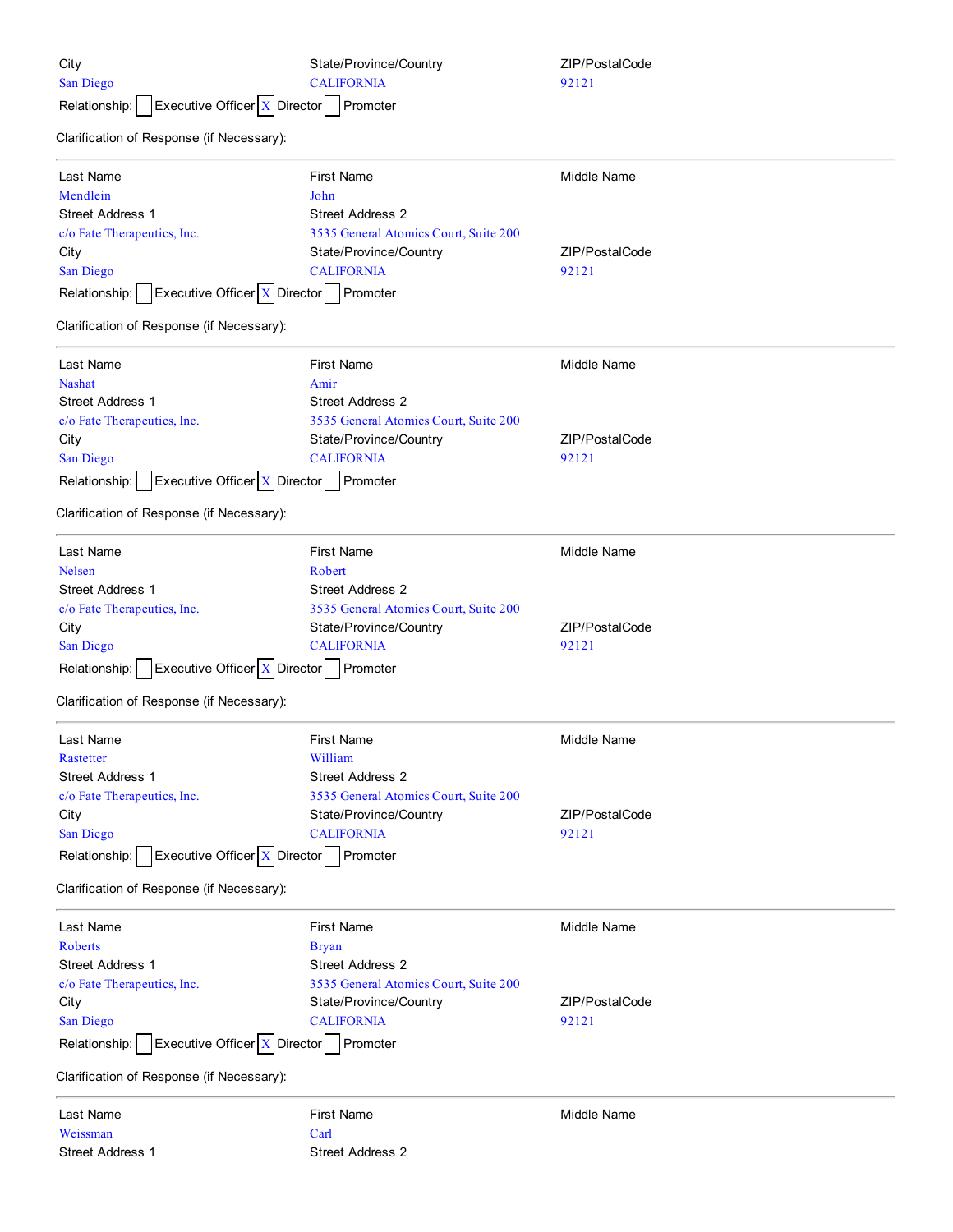| c/o Fate Therapeutics, Inc.<br>City<br>San Diego<br>Executive Officer $X$ Director<br>Relationship:<br>Clarification of Response (if Necessary):                                                                                                                                                                                                                                                                                                                                                                     | 3535 General Atomics Court, Suite 200<br>State/Province/Country<br><b>CALIFORNIA</b><br>Promoter                                                                                                                                                                     | ZIP/PostalCode<br>92121                                                                                                                                                                                       |
|----------------------------------------------------------------------------------------------------------------------------------------------------------------------------------------------------------------------------------------------------------------------------------------------------------------------------------------------------------------------------------------------------------------------------------------------------------------------------------------------------------------------|----------------------------------------------------------------------------------------------------------------------------------------------------------------------------------------------------------------------------------------------------------------------|---------------------------------------------------------------------------------------------------------------------------------------------------------------------------------------------------------------|
| 4. Industry Group                                                                                                                                                                                                                                                                                                                                                                                                                                                                                                    |                                                                                                                                                                                                                                                                      |                                                                                                                                                                                                               |
| Agriculture<br><b>Banking &amp; Financial Services</b><br><b>Commercial Banking</b><br>Insurance<br>Investing<br><b>Investment Banking</b><br>Pooled Investment Fund<br>Is the issuer registered as<br>an investment company under<br>the Investment Company<br>Act of 1940?<br>Yes<br><b>No</b><br>Other Banking & Financial Services<br><b>Business Services</b><br>Energy<br>Coal Mining<br><b>Electric Utilities</b><br><b>Energy Conservation</b><br><b>Environmental Services</b><br>Oil & Gas<br>Other Energy | <b>Health Care</b><br>$\mathbf X$<br>Biotechnology<br>Health Insurance<br>Hospitals & Physicians<br>Pharmaceuticals<br>Other Health Care<br>Manufacturing<br><b>Real Estate</b><br>Commercial<br>Construction<br>REITS & Finance<br>Residential<br>Other Real Estate | Retailing<br>Restaurants<br>Technology<br>Computers<br>Telecommunications<br>Other Technology<br>Travel<br>Airlines & Airports<br>Lodging & Conventions<br>Tourism & Travel Services<br>Other Travel<br>Other |

# **5. Issuer Size**

| Revenue Range                                                            | OR. | Aggregate Net Asset Value Range     |
|--------------------------------------------------------------------------|-----|-------------------------------------|
| No Revenues                                                              |     | No Aggregate Net Asset Value        |
| $$1 - $1,000,000$                                                        |     | $$1 - $5,000,000$                   |
| $$1,000,001 - $5,000,000$                                                |     | \$5,000,001 - \$25,000,000          |
| \$5,000,001 - \$25,000,000                                               |     | \$25,000,001 - \$50,000,000         |
| $$25,000,001 -$<br>\$100,000,000                                         |     | \$50,000,001 - \$100,000,000        |
| Over \$100,000,000                                                       |     | Over \$100,000,000                  |
| $X$ Decline to Disclose                                                  |     | Decline to Disclose                 |
| Not Applicable                                                           |     | Not Applicable                      |
| 6. Federal Exemption(s) and Exclusion(s) Claimed (select all that apply) |     |                                     |
|                                                                          |     |                                     |
| Rule 504(b)(1) (not (i), (ii) or (iii))                                  |     | <b>Rule 505</b>                     |
| Rule 504 (b)(1)(i)                                                       |     | <b>Rule 506</b>                     |
| Rule 504 (b)(1)(ii)                                                      |     | Securities Act Section 4(5)         |
| Rule 504 (b)(1)(iii)                                                     |     | Investment Company Act Section 3(c) |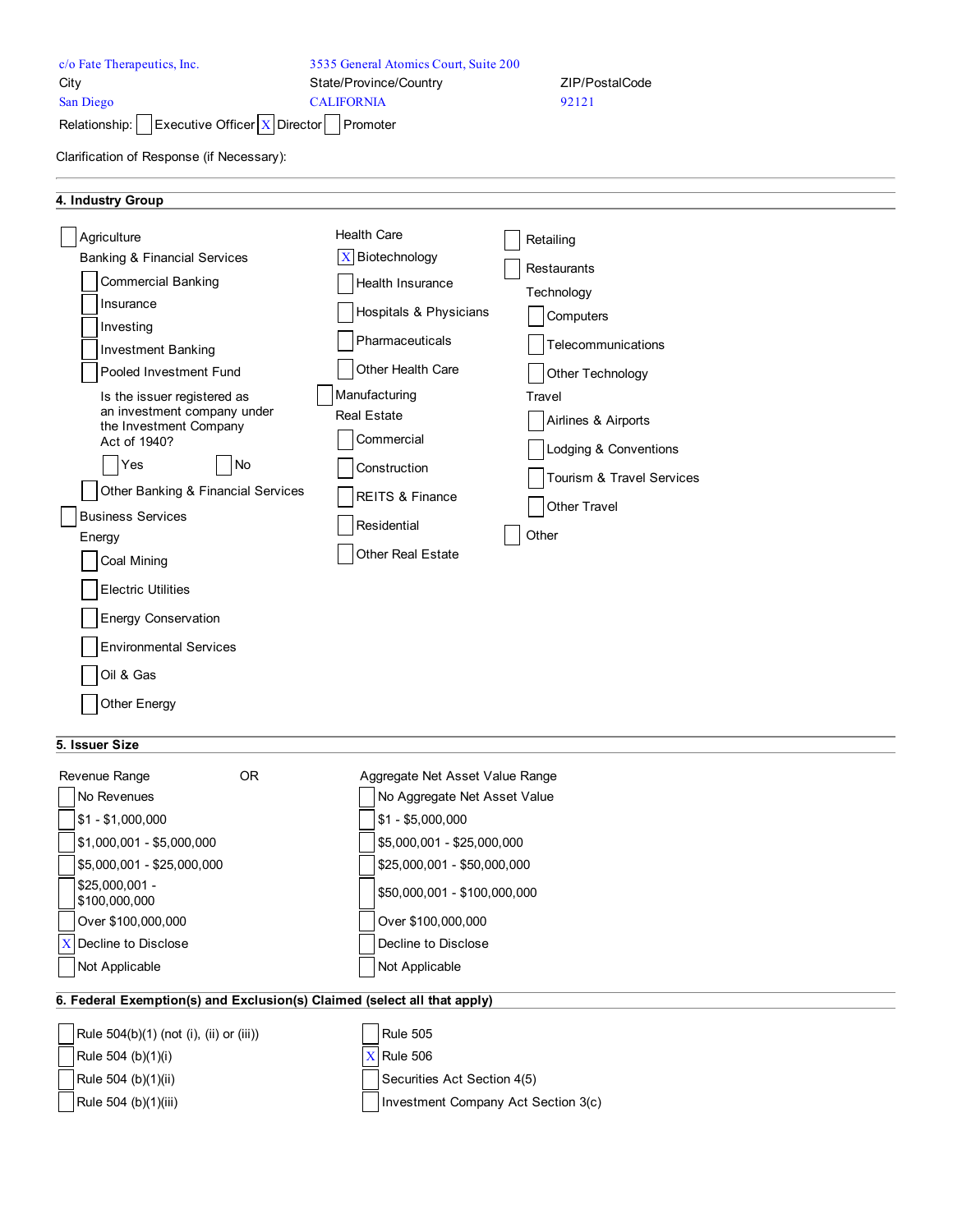| Section $3(c)(1)$                                                                                                                      | Section 3(c)(9)                                   |                        |
|----------------------------------------------------------------------------------------------------------------------------------------|---------------------------------------------------|------------------------|
| Section $3(c)(2)$                                                                                                                      | Section 3(c)(10)                                  |                        |
| Section 3(c)(3)                                                                                                                        | Section 3(c)(11)                                  |                        |
| Section $3(c)(4)$                                                                                                                      | Section 3(c)(12)                                  |                        |
| Section 3(c)(5)                                                                                                                        | Section 3(c)(13)                                  |                        |
| Section $3(c)(6)$                                                                                                                      | Section 3(c)(14)                                  |                        |
| Section 3(c)(7)                                                                                                                        |                                                   |                        |
|                                                                                                                                        |                                                   |                        |
| 7. Type of Filing                                                                                                                      |                                                   |                        |
| $\overline{X}$ New Notice Date of First Sale 2013-08-08<br>First Sale Yet to Occur                                                     |                                                   |                        |
| Amendment                                                                                                                              |                                                   |                        |
| 8. Duration of Offering                                                                                                                |                                                   |                        |
| Does the Issuer intend this offering to last more than one year?                                                                       | $ $ Yes $ X $ No                                  |                        |
| 9. Type(s) of Securities Offered (select all that apply)                                                                               |                                                   |                        |
| Equity                                                                                                                                 | Pooled Investment Fund Interests                  |                        |
| $\mathbf X$<br>Debt                                                                                                                    | <b>Tenant-in-Common Securities</b>                |                        |
| Option, Warrant or Other Right to Acquire Another Security                                                                             | <b>Mineral Property Securities</b>                |                        |
| Security to be Acquired Upon Exercise of Option, Warrant or Other<br><b>Right to Acquire Security</b>                                  | Other (describe)                                  |                        |
| 10. Business Combination Transaction                                                                                                   |                                                   |                        |
| Is this offering being made in connection with a business combination transaction, such as a<br>merger, acquisition or exchange offer? | Yes $X$ No                                        |                        |
| Clarification of Response (if Necessary):                                                                                              |                                                   |                        |
| 11. Minimum Investment                                                                                                                 |                                                   |                        |
| Minimum investment accepted from any outside investor \$0 USD                                                                          |                                                   |                        |
| 12. Sales Compensation                                                                                                                 |                                                   |                        |
| Recipient                                                                                                                              | Recipient CRD Number $\boxed{\text{X}}$ None      |                        |
| (Associated) Broker or Dealer $X$ None                                                                                                 | (Associated) Broker or Dealer CRD Number $X$ None |                        |
| <b>Street Address 1</b>                                                                                                                | <b>Street Address 2</b>                           |                        |
| City                                                                                                                                   | State/Province/Country                            | <b>ZIP/Postal Code</b> |
| State(s) of Solicitation (select all that apply)<br><b>All States</b><br>Check "All States" or check individual States                 | Foreign/non-US                                    |                        |
| 13. Offering and Sales Amounts                                                                                                         |                                                   |                        |
| Indefinite<br>\$20,000,000 USD<br><b>Total Offering Amount</b>                                                                         |                                                   |                        |
| <b>Total Amount Sold</b><br>\$20,000,000 USD                                                                                           |                                                   |                        |
| \$0 USD or<br>Indefinite<br>Total Remaining to be Sold                                                                                 |                                                   |                        |
| Clarification of Response (if Necessary):                                                                                              |                                                   |                        |
| 14. Investors                                                                                                                          |                                                   |                        |
|                                                                                                                                        |                                                   |                        |

Select if securities in the offering have been or may be sold to persons who do not qualify as accredited investors, and enter the number of such non-accredited investors who already have invested in the offering.